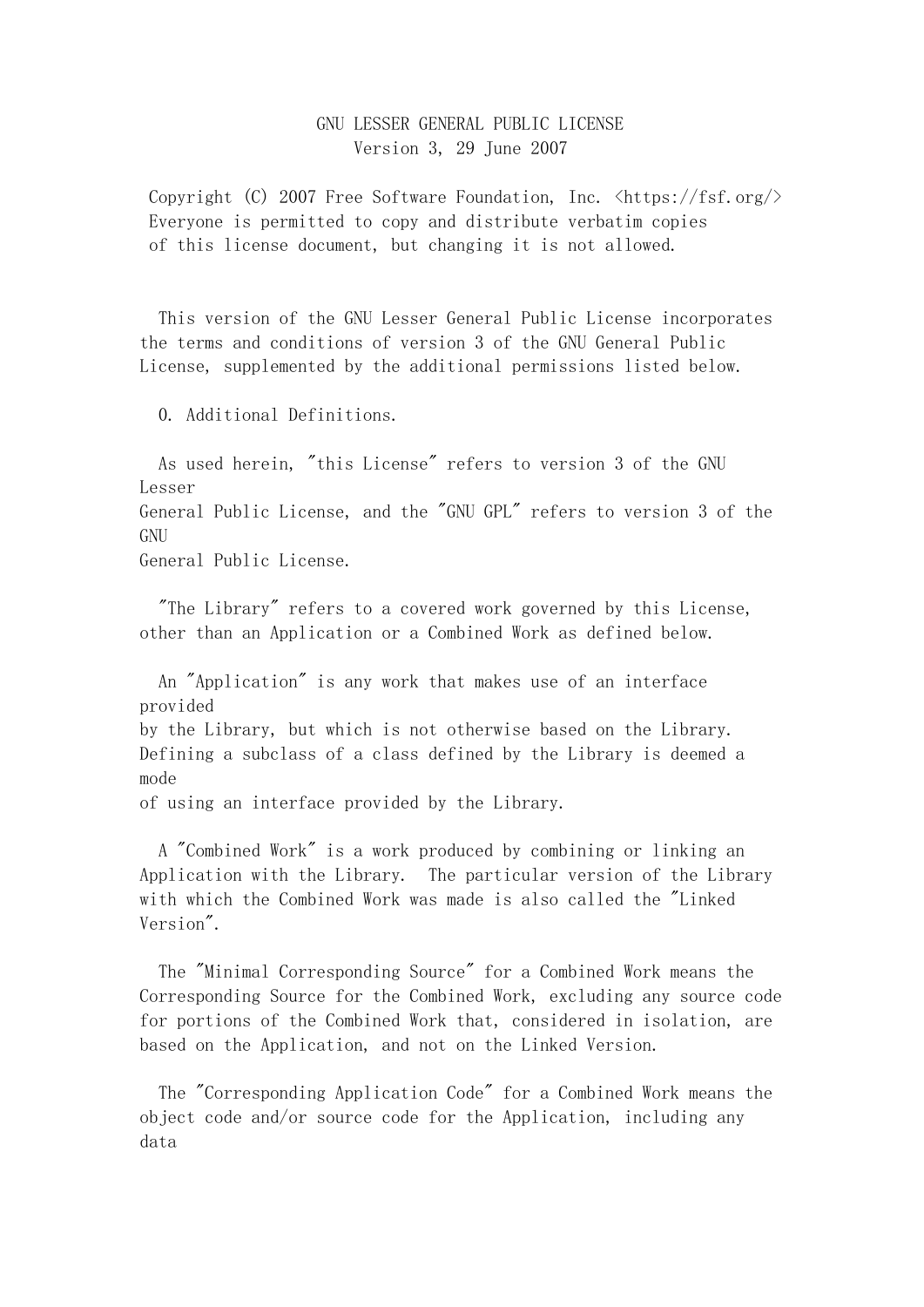and utility programs needed for reproducing the Combined Work from the

Application, but excluding the System Libraries of the Combined Work.

1. Exception to Section 3 of the GNU GPL.

 You may convey a covered work under sections 3 and 4 of this License without being bound by section 3 of the GNU GPL.

2. Conveying Modified Versions.

 If you modify a copy of the Library, and, in your modifications, a facility refers to a function or data to be supplied by an Application that uses the facility (other than as an argument passed when the facility is invoked), then you may convey a copy of the modified version:

 a) under this License, provided that you make a good faith effort to

 ensure that, in the event an Application does not supply the function or data, the facility still operates, and performs whatever part of its purpose remains meaningful, or

 b) under the GNU GPL, with none of the additional permissions of this License applicable to that copy.

3. Object Code Incorporating Material from Library Header Files.

 The object code form of an Application may incorporate material from a header file that is part of the Library. You may convey such ob *iect* code under terms of your choice, provided that, if the incorporated material is not limited to numerical parameters, data structure layouts and accessors, or small macros, inline functions and templates (ten or fewer lines in length), you do both of the following: a) Give prominent notice with each copy of the object code that the

 Library is used in it and that the Library and its use are covered by this License.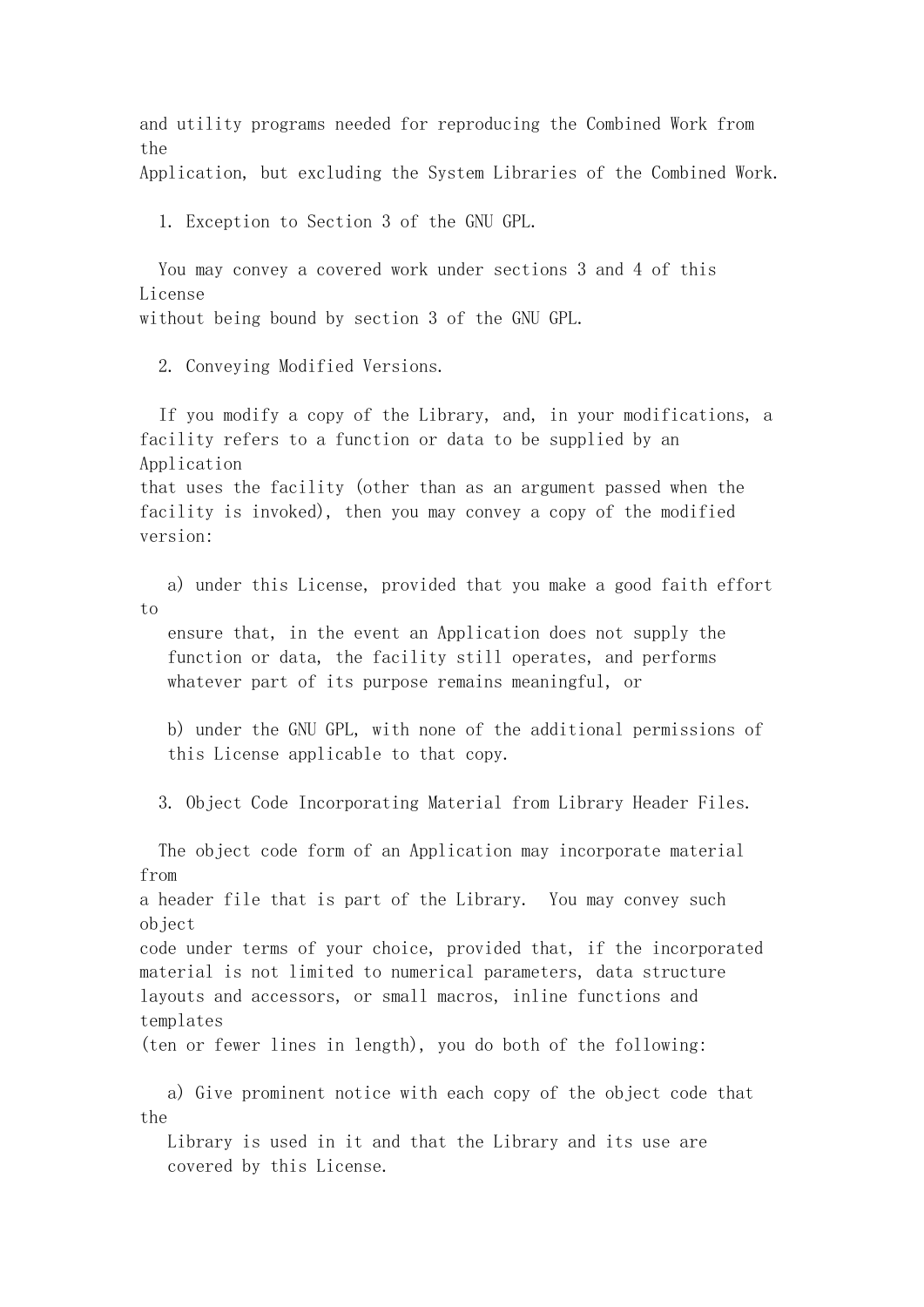b) Accompany the object code with a copy of the GNU GPL and this license

document.

4. Combined Works.

 You may convey a Combined Work under terms of your choice that, taken together, effectively do not restrict modification of the portions of the Library contained in the Combined Work and reverse engineering for debugging such modifications, if you also do each of the following:

 a) Give prominent notice with each copy of the Combined Work that the Library is used in it and that the Library and its use are covered by this License.

 b) Accompany the Combined Work with a copy of the GNU GPL and this license

document.

 c) For a Combined Work that displays copyright notices during execution, include the copyright notice for the Library among these notices, as well as a reference directing the user to the copies of the GNU GPL and this license document.

d) Do one of the following:

 0) Convey the Minimal Corresponding Source under the terms of this

> License, and the Corresponding Application Code in a form suitable for, and under terms that permit, the user to recombine or relink the Application with a modified version of the Linked Version to produce a modified Combined Work, in the manner specified by section 6 of the GNU GPL for conveying Corresponding Source.

 1) Use a suitable shared library mechanism for linking with the

 Library. A suitable mechanism is one that (a) uses at run time

> a copy of the Library already present on the user's computer system, and (b) will operate properly with a modified version of the Library that is interface-compatible with the Linked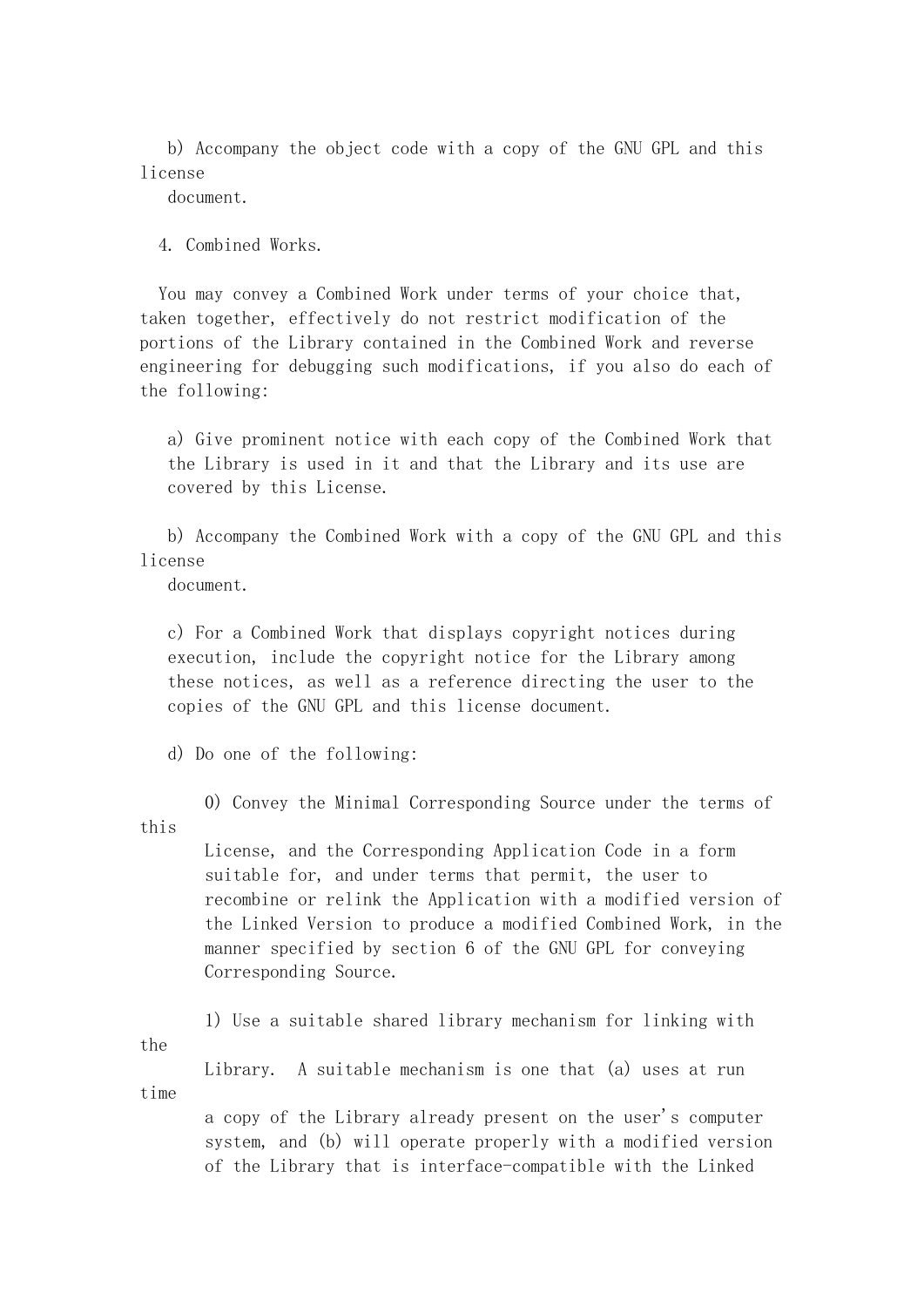Version.

 e) Provide Installation Information, but only if you would otherwise

 be required to provide such information under section 6 of the GNU GPL, and only to the extent that such information is necessary to install and execute a modified version of the Combined Work produced by recombining or relinking the Application with a modified version of the Linked Version. (If you use option 4d0, the Installation Information must accompany the Minimal Corresponding Source and Corresponding Application Code. If you use option 4d1, you must provide the Installation Information in the manner specified by section 6 of the GNU GPL for conveying Corresponding Source.)

5. Combined Libraries.

 You may place library facilities that are a work based on the Library side by side in a single library together with other library facilities that are not Applications and are not covered by this License, and convey such a combined library under terms of your choice, if you do both of the following:

 a) Accompany the combined library with a copy of the same work based

 on the Library, uncombined with any other library facilities, conveyed under the terms of this License.

 b) Give prominent notice with the combined library that part of it is a work based on the Library, and explaining where to find the accompanying uncombined form of the same work.

6. Revised Versions of the GNU Lesser General Public License.

 The Free Software Foundation may publish revised and/or new versions

of the GNU Lesser General Public License from time to time. Such new versions will be similar in spirit to the present version, but may differ in detail to address new problems or concerns.

 Each version is given a distinguishing version number. If the Library as you received it specifies that a certain numbered version of the GNU Lesser General Public License "or any later version" applies to it, you have the option of following the terms and